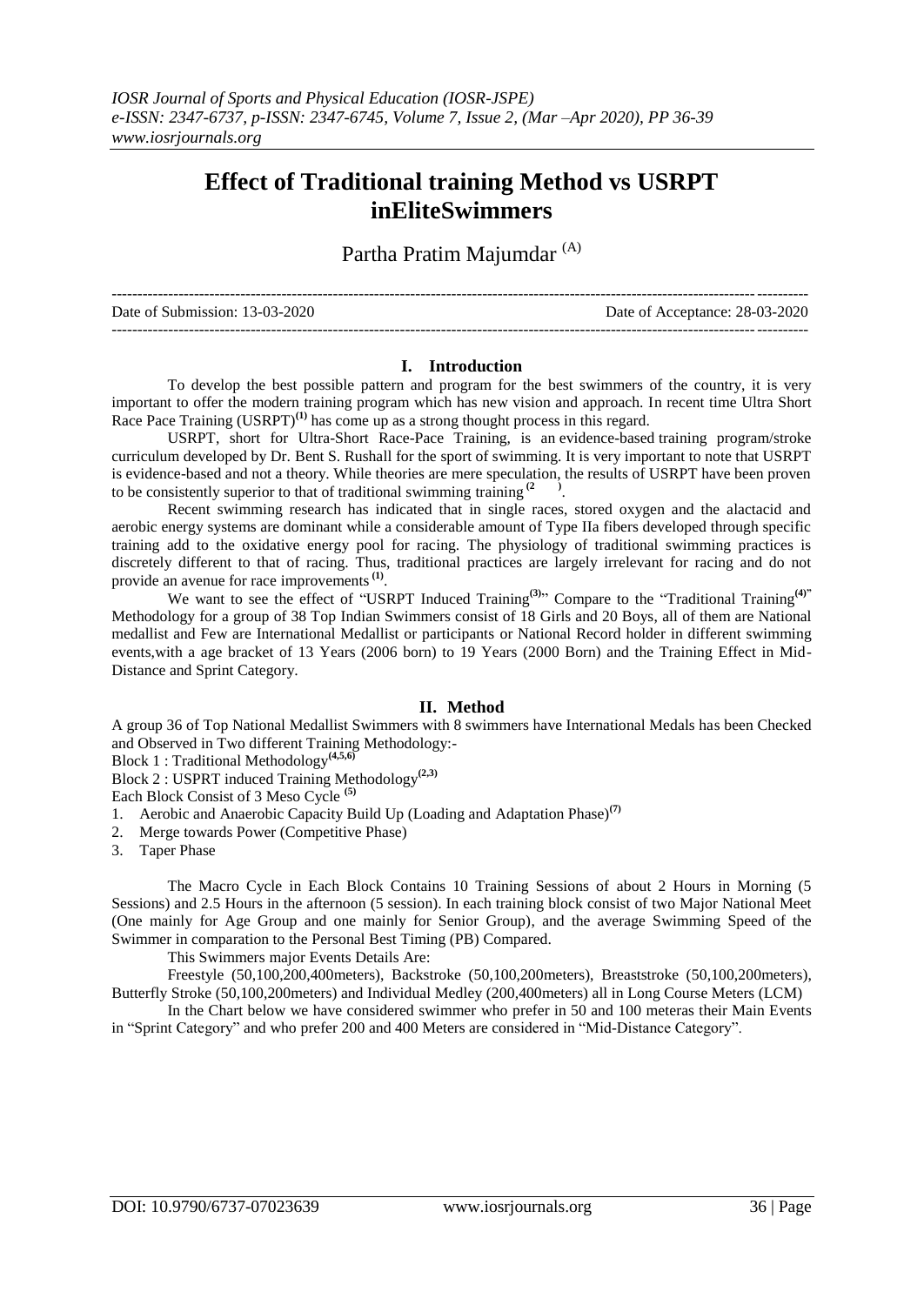| <b>MICROCYCLE</b> |                                    | і паэс.-<br><b>MID DISTANCE</b>               | <b>SPRINT</b>                                 |
|-------------------|------------------------------------|-----------------------------------------------|-----------------------------------------------|
| <b>WEEK</b>       |                                    |                                               |                                               |
| <b>MON</b>        | <b>MORNING</b>                     | <b>AEROBIC DEVELOPMENT</b>                    | <b>POWER</b>                                  |
|                   | <b>AFTERNOON</b>                   | <b>LAC PRODUCTION &amp;</b><br><b>REMOVAL</b> | <b>Heart Rate Set</b>                         |
| TUE               | <b>MORNING</b>                     | KICK-PULL- EFFICIENCY                         | KICK-PULL- EFFICIENCY                         |
|                   | <b>AFTERNOON</b>                   | <b>Heart Rate Set</b>                         | <b>LAC PRODUCTION &amp;</b><br><b>REMOVAL</b> |
| <b>WED</b>        | <b>MORNING</b>                     | <b>OFF</b>                                    | <b>OFF</b>                                    |
|                   | <b>AFTERNOON</b>                   | <b>AEROBIC CRUISE</b>                         | <b>AEROBIC DEVELOPMENT</b>                    |
| <b>THU</b>        | <b>MORNING</b>                     | <b>SORT VARIABLES</b>                         | <b>ATP/CP</b>                                 |
|                   | <b>AFTERNOON</b>                   | <b>RACE PACE SET/VO2 Max</b>                  | VO <sub>2</sub> Max                           |
| FRI               | <b>MORNING</b>                     | KICK-PULL-EFFICIENCY                          | KICK-PULL- EFFICIENCY                         |
|                   | <b>AFTERNOON</b>                   | <b>Heart Rate Set</b>                         | <b>QUALITY</b>                                |
| <b>SAT</b>        | <b>MORNING</b>                     | <b>VARIABLE SPEED</b>                         | <b>WEEK'S NEED BASE SET</b>                   |
|                   | <b>AFTERNOON</b>                   | <b>OFF</b>                                    | <b>OFF</b>                                    |
| <b>SUN</b>        | <b>MORNING</b><br><b>AFTERNOON</b> | <b>OFF</b>                                    | <b>OFF</b>                                    |

**BLOCK 1: Microcycle followed in General, however some changes taking place specially in Taper Phase:-**

**BLOCK 2 : Micro cycle followed in General, however some changes taking place specially in Taper Phase:-**

| 1 паэс.-          |                  |                            |                                     |  |  |  |
|-------------------|------------------|----------------------------|-------------------------------------|--|--|--|
| <b>MICROCYCLE</b> |                  | <b>MID DISTANCE</b>        | <b>SPRINT</b>                       |  |  |  |
|                   | <b>WEEK</b>      |                            |                                     |  |  |  |
| <b>MON</b>        | <b>MORNING</b>   | <b>AEROBIC DEVELOPMENT</b> | <b>AER DESCENDING</b>               |  |  |  |
|                   | <b>AFTERNOON</b> | <b>USRPT</b>               | <b>USRPT</b>                        |  |  |  |
| TUE               | <b>MORNING</b>   | KICK-PULL-EFFICIENCY       | KICK-PULL-EFFICIENCY                |  |  |  |
|                   | <b>AFTERNOON</b> | <b>Heart Rate Set</b>      | <b>LAC PRODUCTION &amp; REMOVAL</b> |  |  |  |
| <b>WED</b>        | <b>MORNING</b>   | <b>OFF</b>                 | <b>OFF</b>                          |  |  |  |
|                   | <b>AFTERNOON</b> | <b>AEROBIC CRUISE</b>      | <b>AEROBIC DEVELOPMENT</b>          |  |  |  |
| THU               | <b>MORNING</b>   | <b>SORT VARIABLES</b>      | <b>USRPT</b>                        |  |  |  |
|                   | <b>AFTERNOON</b> | VO <sub>2</sub> MAX        | <b>Anaerobic Threshold</b>          |  |  |  |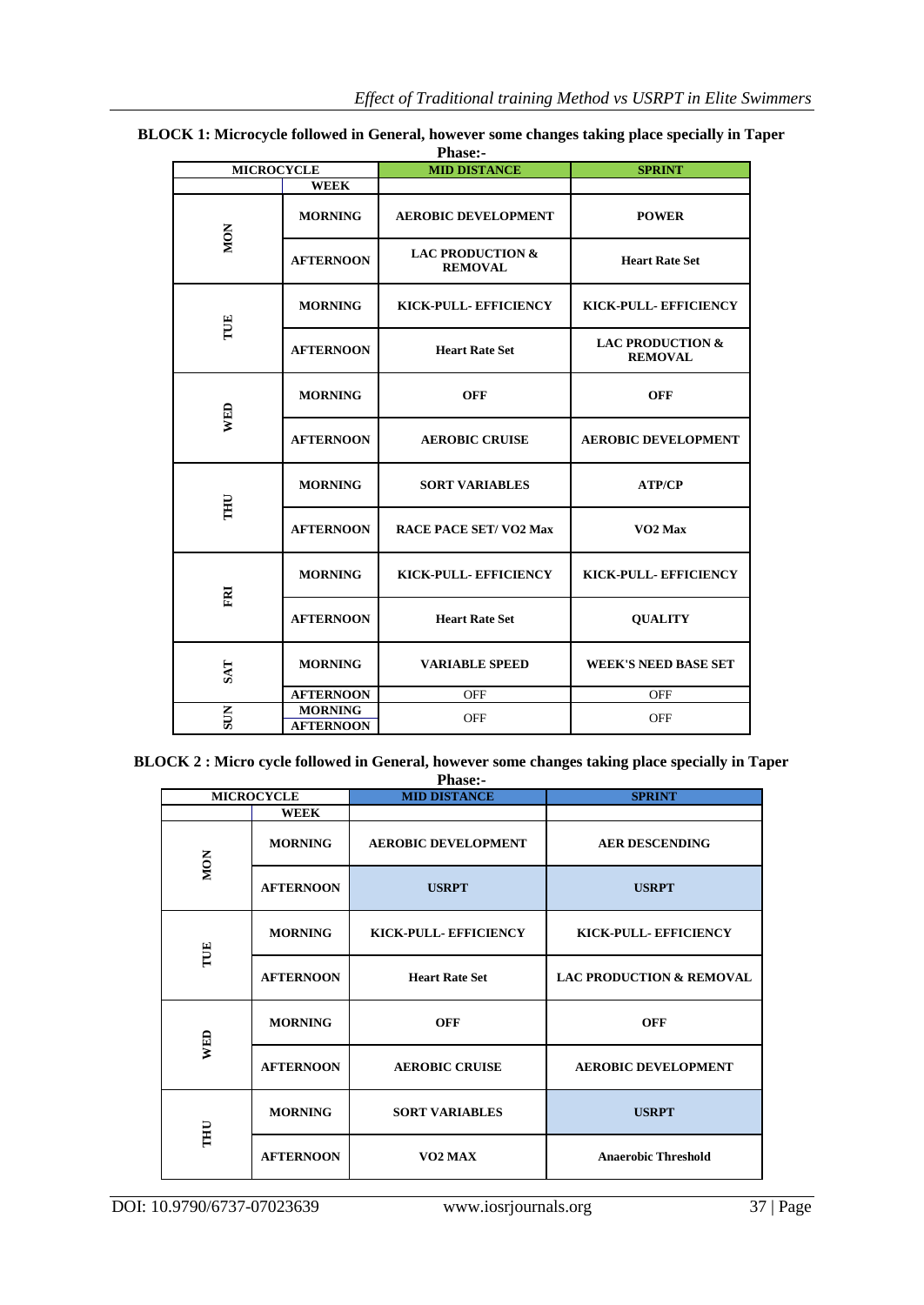| FRI        | <b>MORNING</b>   | KICK-PULL-EFFICIENCY  | KICK-PULL-EFFICIENCY        |
|------------|------------------|-----------------------|-----------------------------|
|            | <b>AFTERNOON</b> | <b>USRPT</b>          | <b>USRPT</b>                |
|            |                  |                       |                             |
| <b>SAT</b> | <b>MORNING</b>   | <b>VARIABLE SPEED</b> | <b>WEEK'S NEED BASE SET</b> |
|            | <b>AFTERNOON</b> | <b>OFF</b>            | <b>OFF</b>                  |

## **III. Outcome**

Training Duration in Each Block Stated Bellow

Block 1: for During the Period from Mid-February'2019 to Mid August'2019.

Block 2: During the Period from Late August'2019 to January'2020

We have run some of the test sets and observed the followings things: -

During the Traditional Method of Race Paces Set's swimmers are producing Peak Lactate with few repetition (e.g. Sprinter about 18 mmol Lactate), where the same Sprinters at the end of USRPT (Ultra Short Race Pace Training) set has been producing much less lactate but maintain higher repetition and volume (e.g. Sprinter about 8 mmol Lactate).

We analyse the Improvement of Personal Best Timing in the Sprint Event and Mid Distance Event at the Beginning of the Block and at the End of the Block in the Major Events where swimmers have taken part in LCM Major Meets, (for Block 1: Junior Nationals' 2019<sup>(9)</sup>, Senior National' 2019<sup>(9)</sup>, Thailand Age Group Meet'2019**(12)** has been considered and for Block 2: Asian Age Group'2019**(11)** , School National'2019**(5)** and Khelo India'2020**(13)** has been considered). The Average Improvement of Swimmers in Traditional Block (Block1) and USRPT Block (Block 2)Outcome are as follows: -